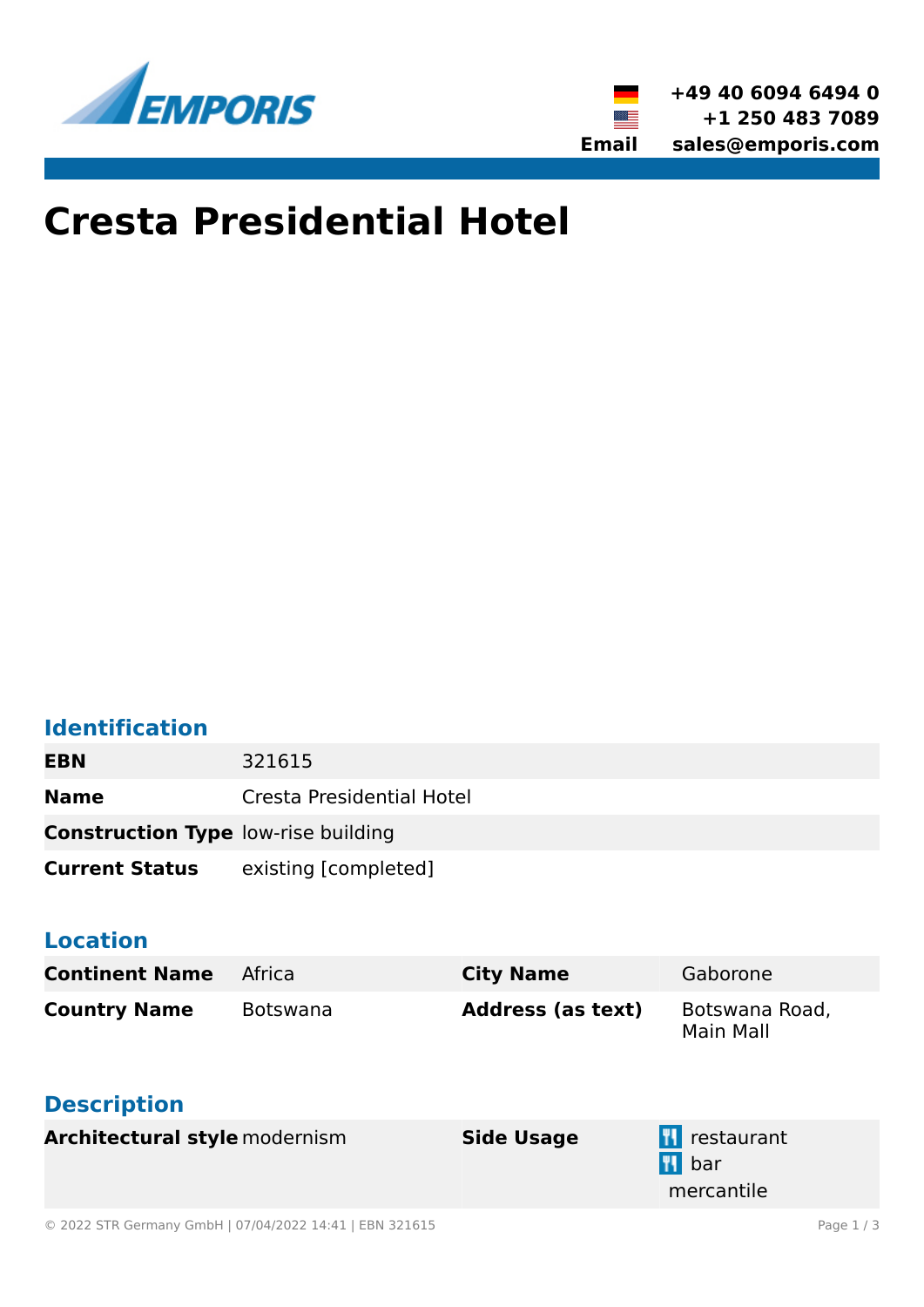

**Main Usage** hotel

| <b>Spatial dimensions</b>          |          |                               |                     |
|------------------------------------|----------|-------------------------------|---------------------|
| <b>Height (estimated)</b>          | 70.54 ft | Units                         | <b>Buy full PDF</b> |
| <b>Floors (overground)</b>         | 6        | <b>Elevators</b>              |                     |
| <b>Years and costs</b>             |          |                               |                     |
| <b>Year (construction)</b><br>end) | 1966     | <b>Year (last renovation)</b> | 2007                |
| <b>Involved companies</b>          |          |                               |                     |

**Elevator Supplier** [Buy full PDF](https://www.emporis.com/buildings/321615/cresta-presidential-hotel-gaborone-botswana?buypdf=)

#### **Need additional information? Contact us now!**

Phone **+49 40 6094 6494 0<br>
Phone <b>+1 250 483 7089** Phone **+1 250 483 7089** Email **<sales@emporis.com>**

Hamburg 09:00 am - 07:00 pm<br>New York 03:00 am - 01:00 pm New York 03:00 am - 01:00 pm<br>Tokyo 04:00 pm - 02:00 am 04:00 pm - 02:00 am